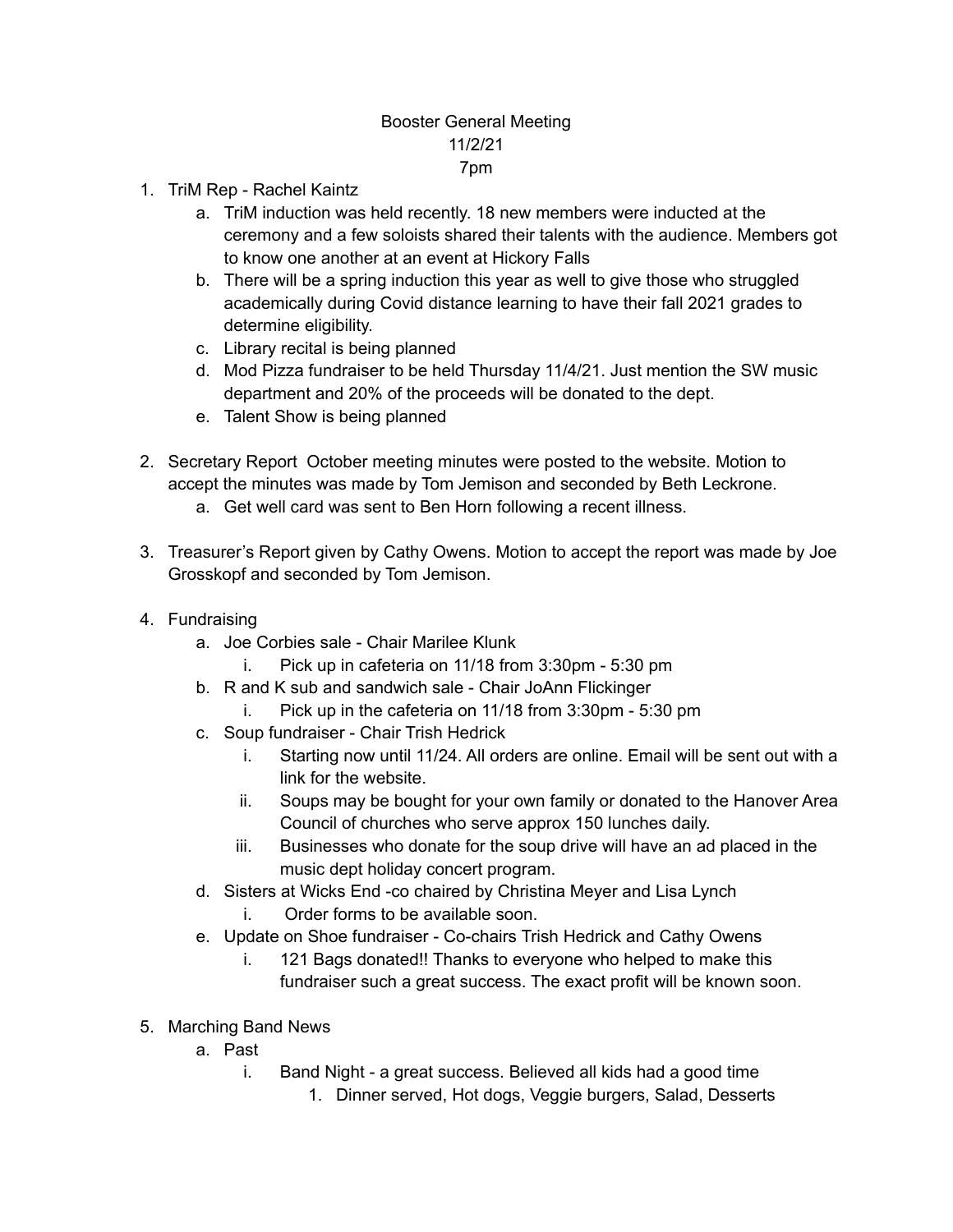- 2. Boosters gave pom poms to band students and felt it helped raise the school spirit during the game. Thanks Beth Leckrone for coordinating this event.
- ii. Showcase
	- 1. Rain delayed
	- 2. Volunteers did a great job throughout the day. Thank you! All donations to showcase were greatly appreciated!!!
	- 3. Jemison's did a great job! Thank you!!!
	- 4. Mr. Jemison humbly thanked the many volunteers who made this event possible.
- iii. Bags of candy filled for marching band kids Thank you Augustine family and all the families that donated candy
- iv. Halloween parade- Tossed bags of chips and candy, thank you families who donated!
- v. Senior night Chaired by Cathy Owens, JoAnna Edwards and Beth Leckrone.
	- 1. A time to share memories and enjoy refreshments was appreciated by those in attendance.
	- 2. Thank you to Natalie Moffitt for putting together the slide show!
- vi. Band Competition 10/30 Manheim Central
	- 1. Marching Mustangs placed 1st with a score of 85.39
	- 2. High percussion award was also received!!
- b. Present
	- i. Marching Band rehearsal
- c. Future
	- i. Play off game 11/5 buses will leave at 4pm
		- 1. Boosters to send snacks with the students on the buses
		- 2. Tom Jemison informed the membership that the football team and cheerleaders will be riding to the game in Exeter (2+ hours away) on a coach bus. The cost for 1 bus for this trip is \$1,500.Motion was made by Tom Jemison and seconded by Mike Cundiff for the membership to discuss spending this money to send the band on a coach bus to this event.
			- a. Question was asked if there is adequate money in the budget to fund this expense.
			- b. Cathy Owens, treasurer states that the shoe fundraiser and merchandise/candy/water sales at football games were not part of the budget and provided approx \$2,000 extra profit that was not expected. She also stated that show case is expected to break even or provide a slight profit. She stated that there are funds to pay for this expense if the membership agrees to do so.
			- c. Mr. Shawn Thornton donated \$500 towards this expense.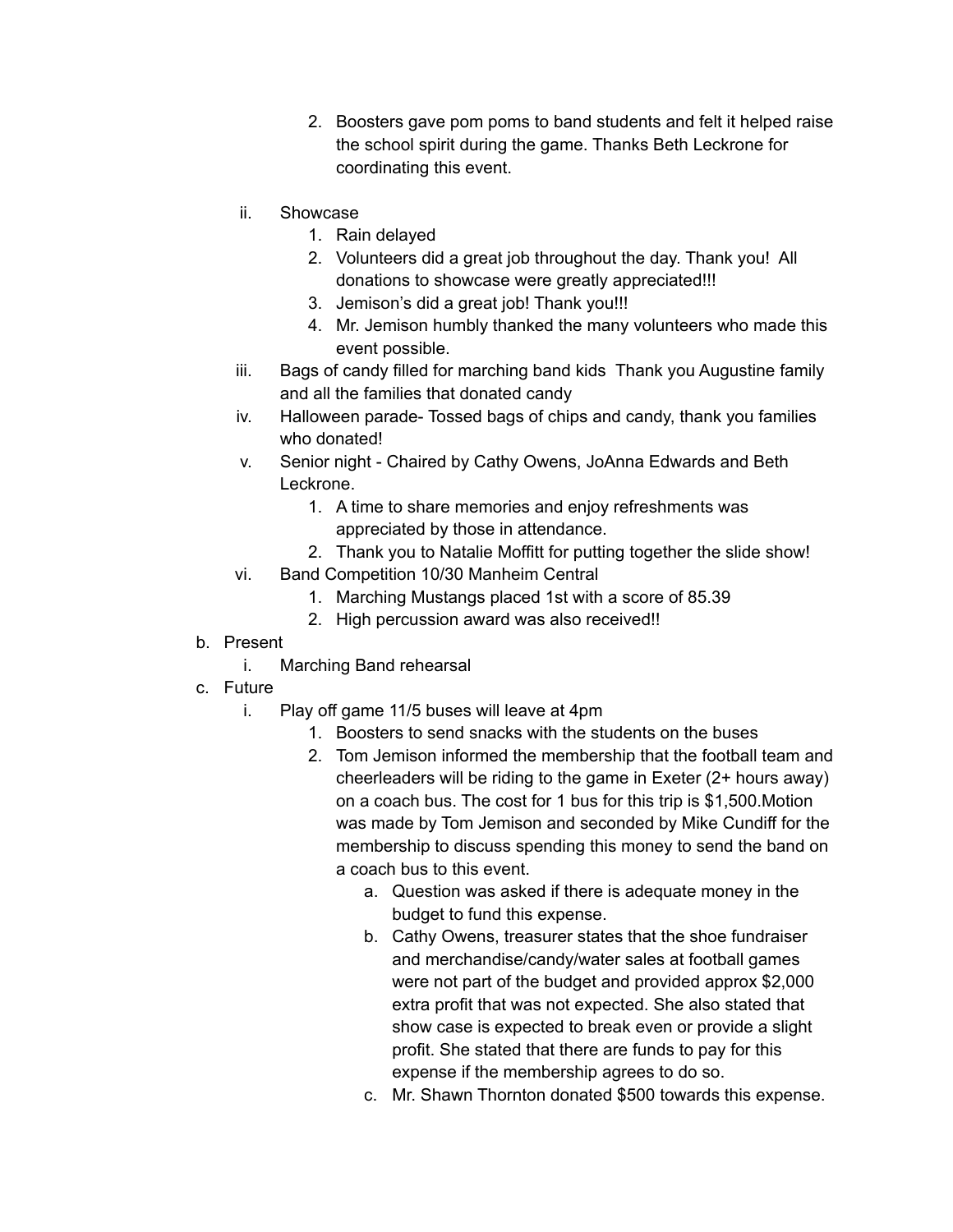- d. Membership approved spending \$1,000 to cover the remaining cost of this expenditure.
- ii. New Oxford CBA 11/6
	- 1. SW scheduled to perform at 7:50pm
- iii. Championship 11/13. Time of performance to be announced 11/8.
- iv. Marching band social to be held 11/21
- v. When picking students up after competitions, please leave the bus lane clear for the pit dads to park the trailers.
- vi. Please help to unload the trailers/carry equipment into the building when the band returns from competitions. This will help to expedite this process and allow you to get your student home earlier. Many hands make light work.
- vii. Suggestion was made for the boosters to consider purchasing jackets for the marching band if they win Championships. This was suggested to be considered adding to the budget for next year if not for this year. This is a custom that has been done in the past. Cathy Owens stated that this was last done in 2013 and the cost was approx \$3,500. The band was larger at that time, but costs have risen as well. Motion to reintroduce this into the budget was made by Mrs. Meckley and seconded by Marie Roller. Membership approved adding this to the budget process.
- 6. Music Department News
	- a. Pit Dads
		- i. Received a riding lawn mower donation! Mower will be tuned up and ready to use next year.
	- b. Trip payment 11/19
	- c. Holiday concert to be held 12/17 at 7pm; 12/18 at 7pm; 12/19 at 2:30pm
		- i. One of these performances will be livestreamed by Mustang Vision
		- ii. Tickets will need to be reserved via Yapsody as in previous years. More information on when tickets will be available and the process for using the Yapsody site will be sent out in a few weeks. The directors are awaiting information from school administrators about attendance policies prior to opening up the ticket site. All tickets are free.
- 7. Directors Comment
	- a. Orchestra rehearsals are going well. They are getting ready for the combined rehearsals for the holiday concert. Miss Stuart encourages students to reach out for individual help with music when needed.
	- b. The holiday concert is the main focus of the school music programs at this time.They are excited to perform a live concert.
		- i. Volunteers will be needed to help with ticketing, programs, candygram sales etc.
	- c. Mrs. McKee was approached by Pat Loss representing the Alumni Association who requested to partner with other SW organizations for a Car show on 4/30/22.